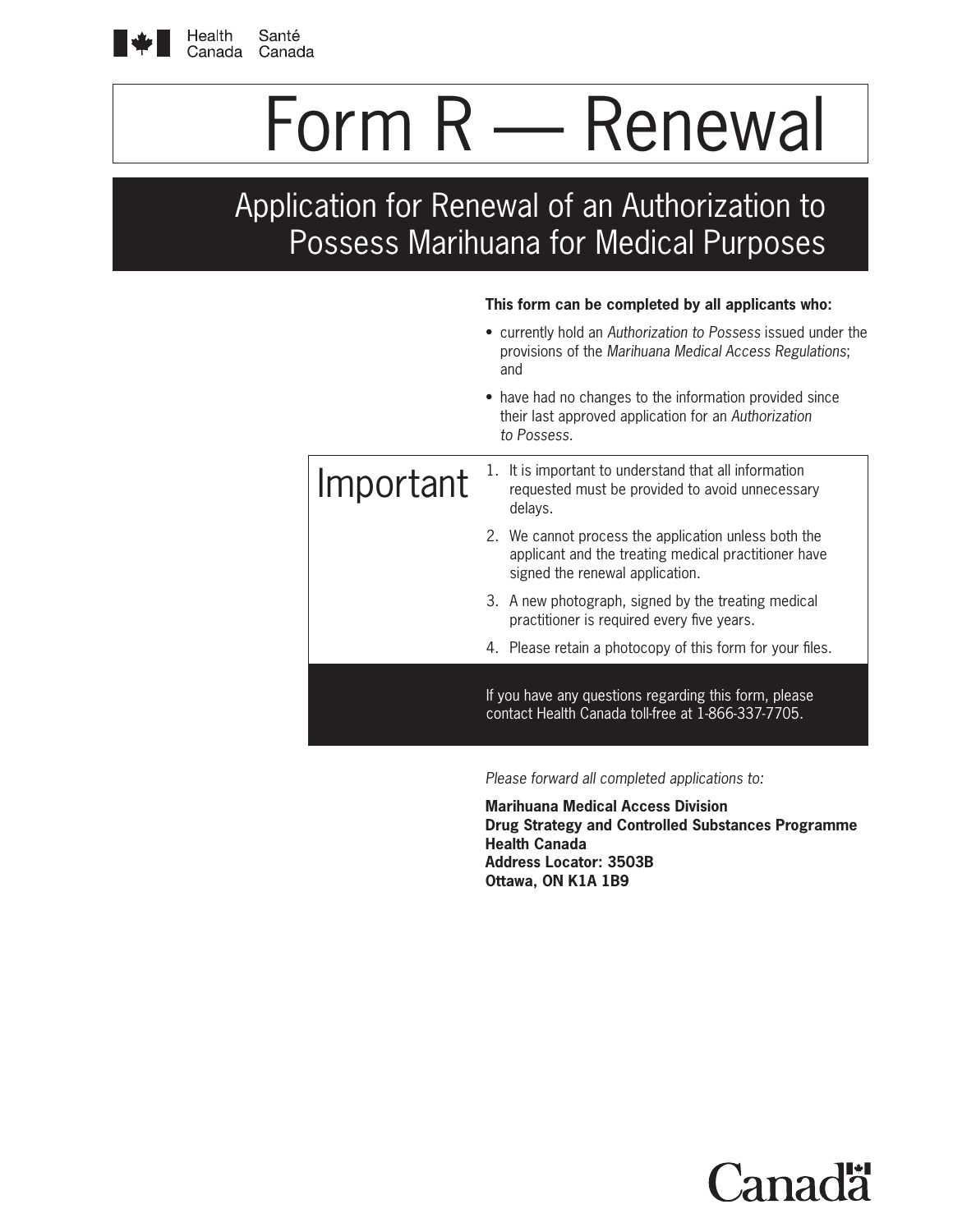# **R1** Applicant's Information

| $\Box$ Miss $\Box$ Ms.<br>$\Box$ Mr.<br>$\Box$ Mrs.                          |                       |       |  |                          |  |  |  |  |
|------------------------------------------------------------------------------|-----------------------|-------|--|--------------------------|--|--|--|--|
| <b>Print Name</b>                                                            |                       |       |  |                          |  |  |  |  |
| Applicant's full name: last                                                  |                       | first |  | middle                   |  |  |  |  |
| Date of Birth:<br>day / month                                                | $\frac{1}{2}$<br>year |       |  | Gender:                  |  |  |  |  |
| Address:                                                                     |                       |       |  | <b>Apartment Number:</b> |  |  |  |  |
| City:                                                                        | Province:             |       |  | Postal Code:             |  |  |  |  |
| Telephone: (                                                                 |                       |       |  |                          |  |  |  |  |
| Fax:                                                                         |                       |       |  |                          |  |  |  |  |
| E-mail:                                                                      |                       |       |  |                          |  |  |  |  |
| If no street address is available, please provide lot and concession number: |                       |       |  |                          |  |  |  |  |
| Lot Number:                                                                  |                       |       |  |                          |  |  |  |  |
| <b>Concession Number:</b>                                                    |                       |       |  |                          |  |  |  |  |
|                                                                              |                       |       |  |                          |  |  |  |  |
| Mailing Address (if different from above):                                   |                       |       |  |                          |  |  |  |  |
| Address or P.O. Box:                                                         |                       |       |  | Apartment Number:        |  |  |  |  |
| City:                                                                        | Province:             |       |  | Postal Code:             |  |  |  |  |
|                                                                              |                       |       |  |                          |  |  |  |  |

# **R2** Source of Marihuana

#### *You are required to choose one of the following:*

 $\Box$  I plan to purchase dried marihuana from Health Canada and request that my approval to receive dried marihuana be renewed.

**IMPORTANT: If you want to purchase dried marihuana but do not currently have approval to receive the Health Canada product, you are required to complete** *FORM E1: Application to Obtain Dried Marihuana.*

*OR*

□ I plan to produce my own marihuana and request that my existing Personal-Use Production Licence be renewed.

**IMPORTANT: If you want to produce your own marihuana and do not currently hold a valid** *Personal-Use Production Licence***, you are required to complete** *FORM C: Application for Licence to Produce Marihuana by Applicant***.**

*OR*

 $\Box$  I plan to have a designated person grow marihuana for me.

**IMPORTANT: You are required to complete** *FORM D: Application for Licence to Produce Marihuana by a Designated Person even if renewing an application***.**